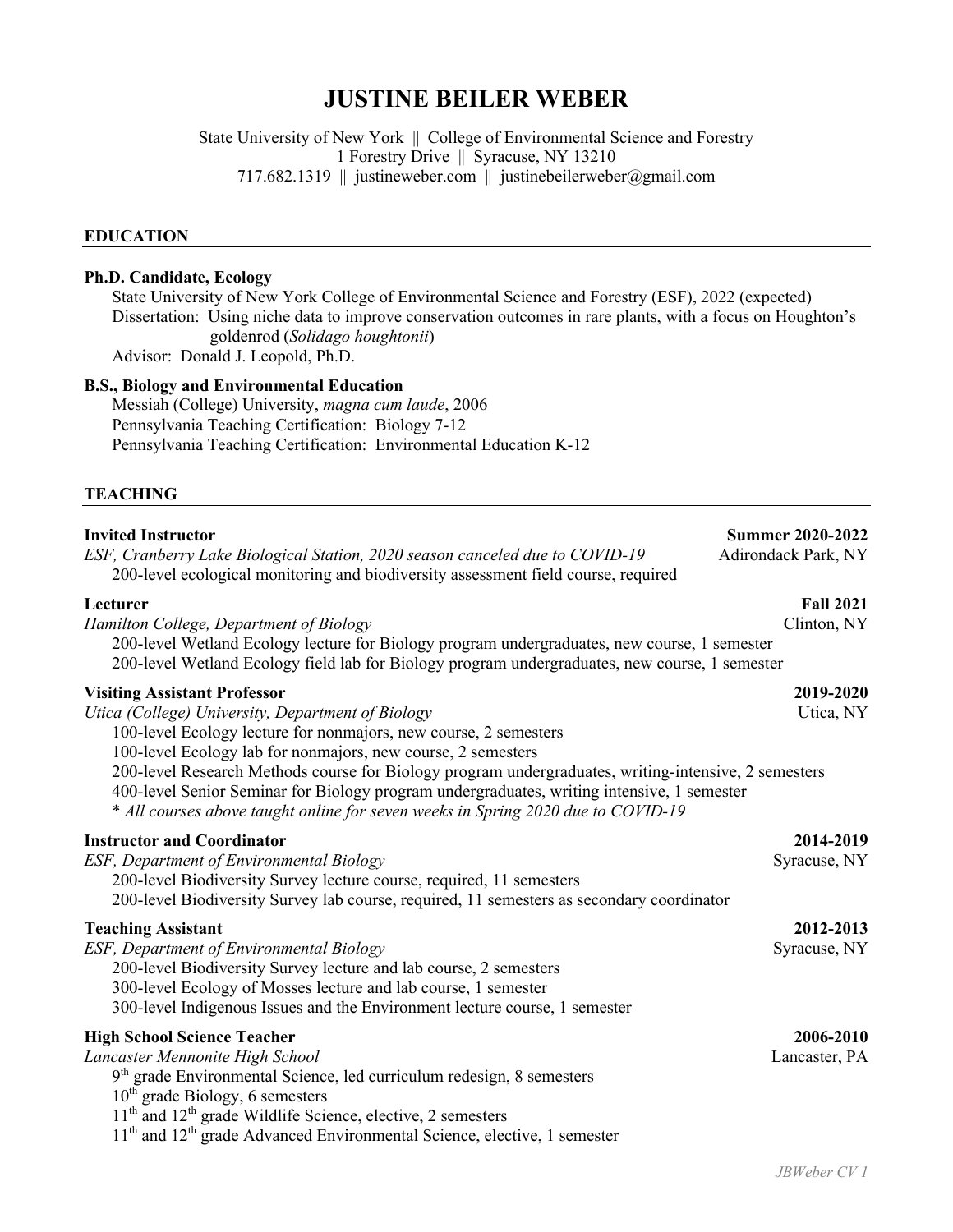#### **RESEARCH**

## **ESF, Department of Environmental Biology 2012-present**

*Dissertation Research* **Syracuse**, NY Plant ecology and conservation of *Solidago houghtonii*, Dr. Donald Leopold

*Research Associate* Plant ecology and conservation of *Trollius laxus*, Drs. Sara Scanga (Utica College) and Donald Leopold

### **The Pennsylvania State University 2010-2012**

*Research Technician* State College, PA Forest songbird response to Marcellus shale-fracking infrastructure, Dr. Margaret Brittingham

*Research Technician* Grassland songbird response to agricultural land management, Dr. Margaret Brittingham

*Lab Assistant* Carabid beetle weed seed granivory in agricultural systems, Dr. Robert Gallagher and PhD candidate Jeffrey Law

#### *Research Technician*

Grassland bird response to agricultural conservation practices (CRP), Dr. Margaret Brittingham

### **FUNDED GRANTS and AWARDS**

## *Research awards:*

- **\$10,000 E.B. Sussman Fund Dissertation Fellowship,** competitive award for dissertation writing, **2021** Edna Bailey Sussman Fund **\$2600 Wilford A. Dence Fellowship**, for achievements in natural history and wild life, **2019**
- ESF Department of Environmental and Forest Biology, first botany student to receive award
- **\$100 Excellence in Applied Research Award**, nominated for rare plant conservation work, **2019** ESF Graduate Student Association
- **\$2900 Maurice Alexander Graduate Award**, competitive award for wetland research, **2017** ESF Department of Environmental and Forest Biology
- **\$149,600 Great Lakes Restoration Initiative, U.S. Fish and Wildlife Service, 2015** J. Weber – lead author/researcher, D.J. Leopold – principal investigator of record *Range-wide status assessment of Houghton's goldenrod, with special emphasis on niche limits, demographic transitions, and population stability*
- **\$7370 Edna Bailey Sussman Fund Fellowship,** competitive award for summer research, **2015** Edna Bailey Sussman Fund

*Travel awards:*

- **\$250 Student Travel Grant** for attendance to Northeast Natural History Conference, **2019** ESF Graduate Student Association
- **\$250 Student Travel Grant** for attendance to Botany2017 (BSA annual meeting), **2017** ESF Graduate Student Association
- **\$350 Student Travel Grant** for attendance to National Native Seed Conference, **2017** ESF Graduate School

*JBWeber CV 2*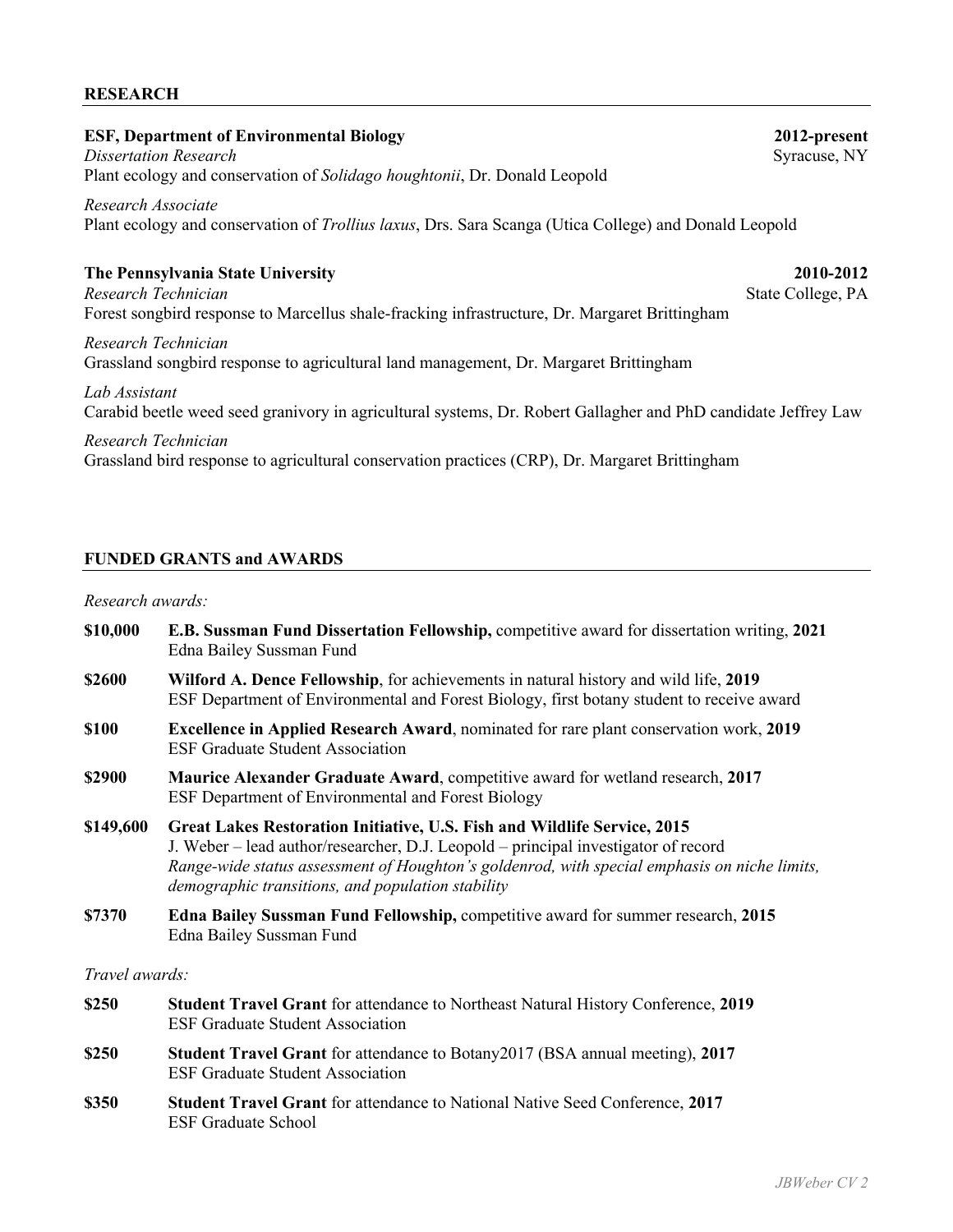# **OUTREACH and SERVICE**

| <b>Participating Scientist, Skype a Scientist</b>                                                  | 2020-present         |
|----------------------------------------------------------------------------------------------------|----------------------|
| Skype a Scientist program connects classrooms with scientists via video conference                 | online               |
| <b>Expert Interview, "New York's Extinction"</b>                                                   | published March 2021 |
| Feature story on New York State's endangered plants, appears in The Earth Issue and Icarus Complex | online               |
| <b>Striped Coralroot (Corallorhiza striata) Surveys</b>                                            | 2020                 |
| New York Natural Heritage Program, rare orchid surveys, Nelson Swamp Unique Area                   | Nelson, NY           |
| <b>Teaching Fellow: Graduate Assistant Colloquium on Teaching and Learning</b>                     | 2017 and 2018        |
| ESF, Open Academy, prepping new grad students for teaching tasks                                   | Syracuse, NY         |
| <b>Ecolunch Departmental Seminar Coordinator</b>                                                   | 2014-2017            |
| ESF, weekly ecology seminar with graduate students and faculty presentations                       | Syracuse, NY         |
| <b>Onondaga Lake Bioblitz</b>                                                                      | 2014                 |
| ESF, plant data collection and collation for bioblitz to honor incoming ESF president              | Syracuse, NY         |

# **ENVIRONMENTAL EDUCATION**

| <b>Invited Instructor: Fall Migration and Monhegan, Coastal Maine Bird Studies for Teens</b><br>National Audubon Society, Hog Island Audubon Camp; invited in 2019, declined due to conflict;<br>historic conservation camp providing bird-focused programming for adults, families, and teens | 2017-2019, 2022<br>Bremen, ME |
|------------------------------------------------------------------------------------------------------------------------------------------------------------------------------------------------------------------------------------------------------------------------------------------------|-------------------------------|
| <b>Naturalist Program Leader</b>                                                                                                                                                                                                                                                               | 2010-2012                     |
| Millbrook Marsh Nature Center; tasks included school programs, summer camps, bird walks                                                                                                                                                                                                        | State College, PA             |
| <b>Environmental Education Intern</b>                                                                                                                                                                                                                                                          | Summer 2006                   |
| Edwin B. Forsythe National Wildlife Refuge; tasks included public outreach, school programs                                                                                                                                                                                                    | Oceanville, NJ                |
| <b>Park Ranger Naturalist Intern</b>                                                                                                                                                                                                                                                           | Summer 2005                   |
| Glacier National Park, with 4 weeks of National Association of Interpretation (NAI) training                                                                                                                                                                                                   | St. Mary, MT                  |

# **MENTORING**

#### **Student Research Mentor**

Chelsea Radford, ESF undergraduate student (1 year, research credits, skills, and field training) Morgan Couch, ESF undergraduate student (1 year, research credits, skills, and field training) Luria Lee, ESF undergraduate student (1 year, research credits, skills, and greenhouse training) Lindsay Windsor, ESF undergraduate student (1.5 years; research credits, skills, and field training) Baylee Earl, ESF undergraduate student (4 months; research skills and field training)

#### **Student Internship Mentor**

Gabrielle Sisson, ESF undergraduate student (1 semester, faculty sponsor for environmental education internship)

# **Student Involvement**

Head Coach, junior high field hockey, Lancaster Mennonite School FFA Assistant Advisor, Lancaster Mennonite School Envirothon Coach, Lancaster Mennonite School Student Green Team faculty mentor, Lancaster Mennonite School Student Support Team member (conflict resolution), Lancaster Mennonite School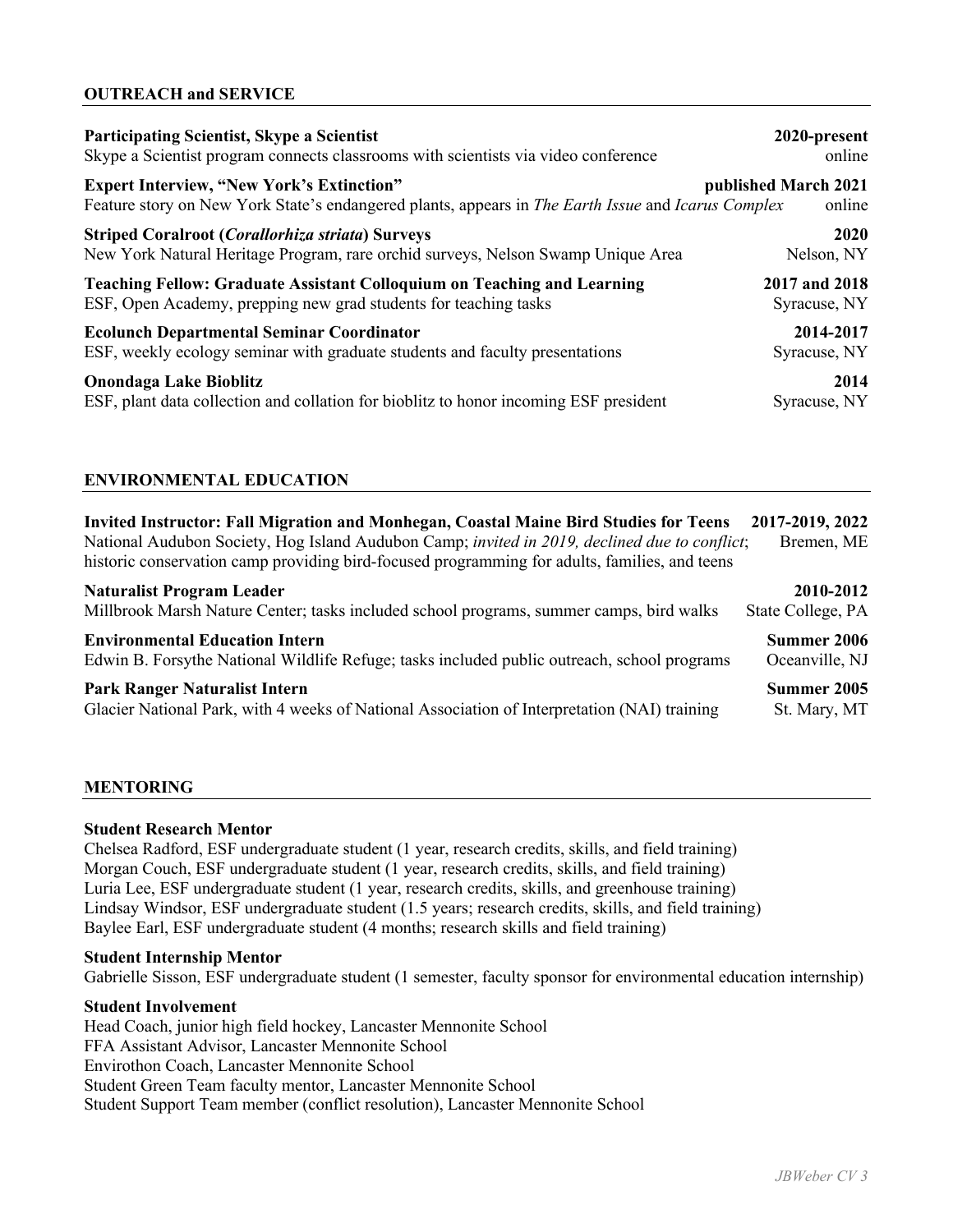# **PUBLICATIONS and TECHNICAL REPORTS**

#### *Submitted manuscripts:*

Law, J.J., R.S. Gallagher, T.F. Leslie, and **J.B. Weber**. Enhanced invertebrate activity-densities and weed seed predation in an integrated cropping system. Invited submission to *Basic and Applied Ecology*.

#### *Manuscripts in preparation:*

**Weber, J.** and D.J. Leopold. Substrate moisture and texture affect germination in Houghton's goldenrod, a federally-protected Great Lakes endemic plant. To be submitted to *Native Plants Journal* spring 2022.

#### *Technical reports:*

**Final Report to U.S. Fish and Wildlife Service***,* with Dr. Donald Leopold, *April 2019* Range wide status assessment of Houghton's goldenrod (*Oligoneuron* [=*Solidago*] *houghtonii*) with a special emphasis on niche limits, demographic transitions, and population stability **Interim Reports:** *2017, 2018*

#### **Final Report to U.S. Fish and Wildlife Service**, with Dr. Donald Leopold, *April 2016*

Restoring Critical Habitat, Mitigating Multiple Threats, and Evaluating Population Statuses for Bog Turtle, Eastern Massasauga Rattlesnake, and Houghton's Goldenrod Co-occurring in a Single, Exceptional Marl Fen Ecosystem, Bergen Swamp, Genesee County, New York **Interim Reports:** *2014, 2015*

- **Final Report to Edna Bailey Sussman Foundation**, *December 2015* Range-wide status assessment of Houghton's goldenrod (*Oligoneuron houghtonii*) with a special emphasis on
	- niche limits, demographic transitions, and population stability
- **Final Report to The Pennsylvania State University**, with Dr. Margaret Brittingham, *Fall 2012* Recommendations for Rockview Property acquisitions as managed bird habitat

# **PRESENTATIONS and GUEST LECTURES** \*undergraduate mentee

| April 2022       | Weber, J.B. and D.J. Leopold. Oral Presentation (abstract accepted). Ontogenetic niche shifts<br>present conservation challenges for rare plants such as Houghton's goldenrod, a federally-listed<br>species and Great Lakes endemic. Northeast Natural History Conference, Albany, NY.      |
|------------------|----------------------------------------------------------------------------------------------------------------------------------------------------------------------------------------------------------------------------------------------------------------------------------------------|
| <b>July 2021</b> | Weber, J. and D.J. Leopold. <i>Oral Presentation</i> . Conservation challenges due to ontogenetic niche<br>shifts in Houghton's Goldenrod, a federally-listed species and Great Lakes endemic. <i>BOTANY21</i> ,<br><b>BSA Annual Meeting, Virtual.</b>                                      |
| April 2019       | Crouch, M.*, J. Weber, S.E. Scanga, and D.J. Leopold. Poster. Effect of gap position on Trollius<br>laxus vigor. ESF Student Spotlight on Research Symposium, Syracuse, NY.                                                                                                                  |
| April 2019       | Radford, C.*, J. Weber, S.E. Scanga, and D.J. Leopold. Poster. Canopy gap effects on fecundity to<br>biomass ratios and herbivory of spreading globeflower (Trollius laxus ssp. laxus). ESF Student<br>Spotlight on Research Symposium, Syracuse, NY.                                        |
| April 2019       | Weber, J. and D.J. Leopold. Poster. Evaluating reproductive niche characteristics of federally-<br>listed Houghton's goldenrod to approximate range wide stability. Northeast Natural History<br>Conference, Springfield, MA, and ESF Student Spotlight on Research Symposium, Syracuse, NY. |
| April 2019       | Weber, J. and D.J. Leopold. <i>Oral Presentation</i> . Rediscovering our species sense: developing<br>natural history appreciation and skill sets in undergraduate students. Northeast Natural History<br>Conference, Springfield, MA.                                                       |